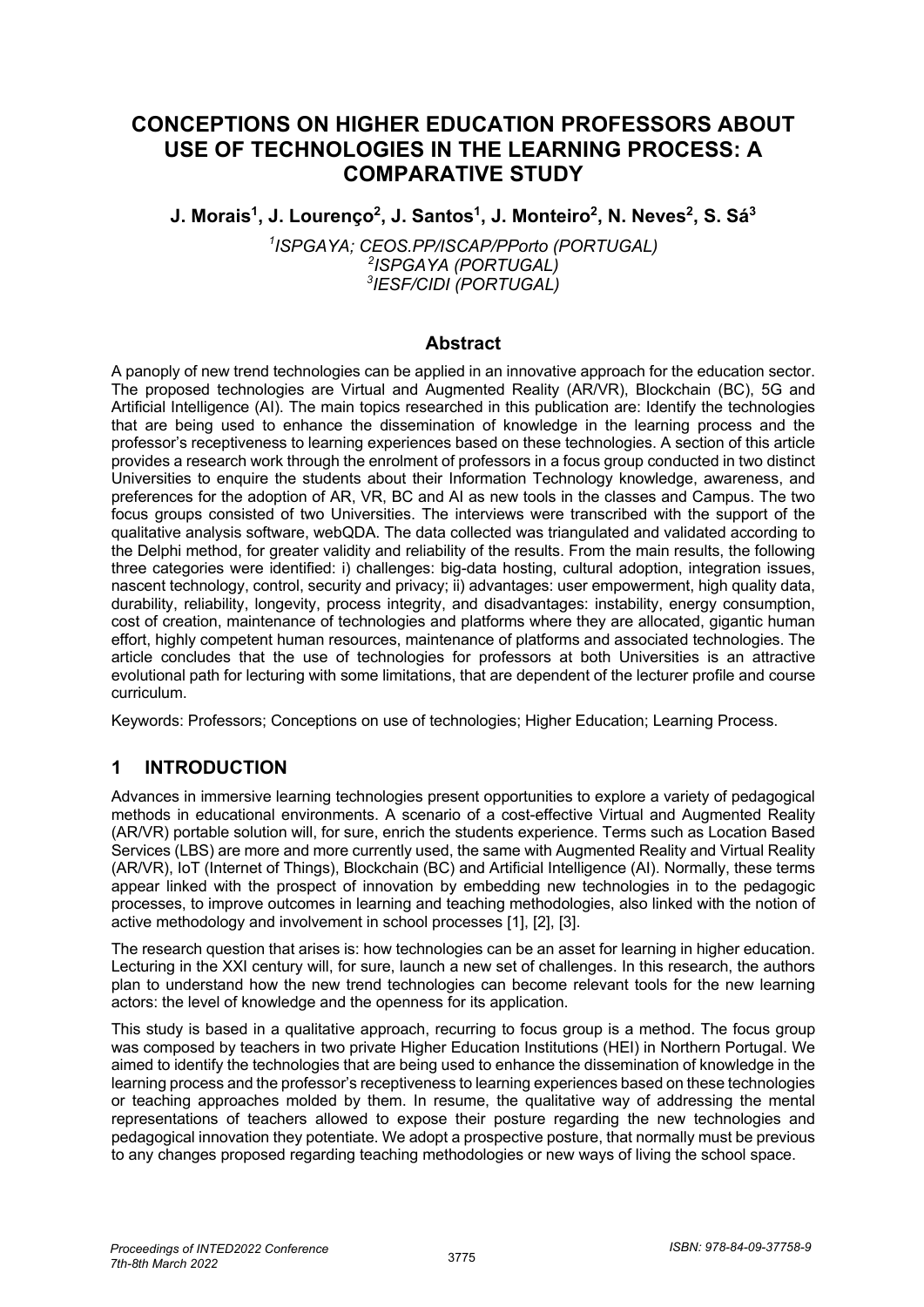# **2 LECTURING IN THE XXI CENTURY**

Clearly, there is a running evolution of the academic community over the past five decades in the context of theories of the "University of Excellence" [4].

The constant evolution in technology raises the need for continuous new challenges for higher education institutions that are training, for example, engineers. These changes should directly impact in the curricula of the Universities to bring the new required skills to the XXI students [5]. Also, the conventional engineering educational strategies: lectures, laboratory experiments and homework. Most of them created as teacher-oriented are not the adequate strategy for the new era students. Typically, there are two main reasons appointed in the literature for the inadequacy. They are not able to prepare the student to engage in collaborative team and thy do not promote active learning, on the other hand they are contributing to compartmentalized curriculum [6].

The advancement and proliferation of smart and wireless technologies are transforming the educational process into a smart system that provides seamless learning process [7].

Also, pushed by the pandemic COVID-19 new lecturing approaches such as online classes have quickly emerged as common practices – bringing a panoply of new platforms that provide the desired service [8], [9].

Several literature studies point out the extreme relevance of bringing IT technologies as a lever to better lecturing practices [10], [11], [12]. The smart devices are the interface needed to do the suport bridge between IT and the university [13].

The concept of "Smart University" has also being a topic of research. The strong impact of advanced technologies such as AI, IOT and big data are enhancing the performance of lecturing activities and univestity magement supor systems [14]. The relevant issue of paperless univestities is also of extreme relevance [15]. Also, as relevant issue, the university campus can be a rich simulation and living lab for contributing to a sustainable develoment and resilience and all the results, threw IoT and data science, achieved in the smart campus can be applied to real cities [16], [17].

# **3 TECHNOLOGIES AND SCENARIOS FOR LECTURING**

The following sections present the state-of-the art on the use of several trend technologies in the educational environment.

# **3.1 Location Based Services (LBS)**

The University campus is the playground for all the services related to the lecturing actors. The real the knowledge of the positioning can be relevant in order to provide the best services. This practice should always take into consideration all the privacy issues and taking into consideration the General Data Protection Regulation (GDPR) [18]. This issue can be addressed with the support of BC technology, presented in the next sections [19], [20] or with the support of other implementations as stated in the literature [21], [22], [23], [24], [25], [26], [27].

The issue of positioning in the university campus can be address in two distinct scenarios: indoor and outdoor. For the oudoor location – the classical approach of GPS combined with Wi-Fi and Bluettoth are the most refered technical approaches in the literature [28], [29], [30], [31], [32], [33].

The LBS approcah can bring a set of new services: a lectuter walking in a university corridor can be informed of an event that is starting in a nearby location; a teacher is on real-time informed about the attendance order; a secure payment is authorised when the user is near a vending machine; a classroom is unlock when the teacher reaches the class-room.

### **3.2 AI**

The on-going Artificial Intelligence (AI) revolution has disrupted several industry sectors and will keep having an unprecedented impact on all areas of society. This has led to a growing demand for multidisciplinary AI education also for students outside computer science [34]. It is expected a rapid integration of AI technology in the education sector. This will, directly, impact in the teaching ideas, forms, contents, methods and will bring a positive pressure on the requirements for teacher's professional quality and their teaching ability. The literature points the importance of AI quality cultivation and application ability training. The digital literacy, computational thinking, programming ability and deep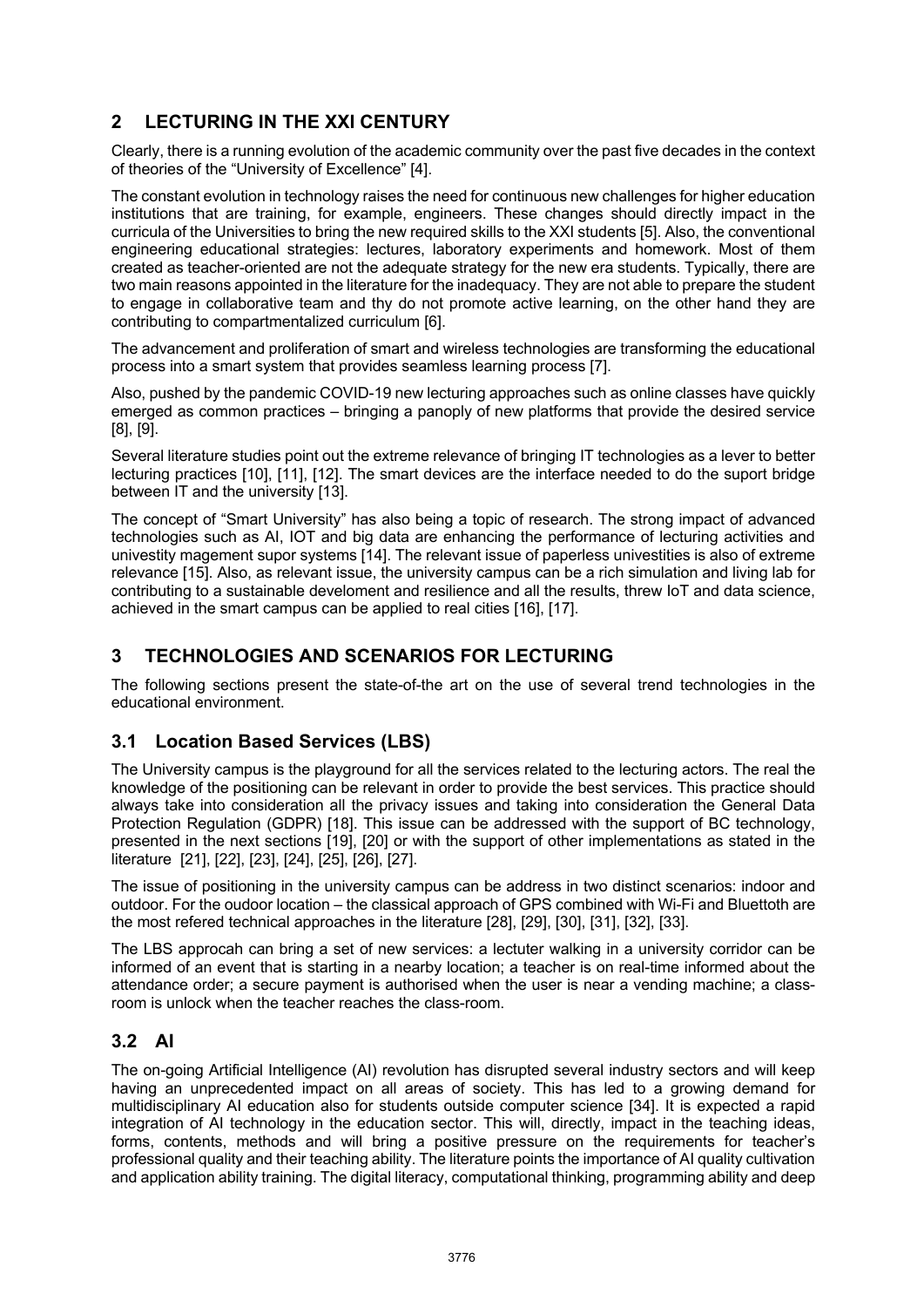cognition of intelligent society are the important contents of AI technology literacy of normal university students [35].

University actor must connect do the administrative departments for several kind of support required. This is always a time-consuming process and also requires adequate manpower for an efficient service. The literature points out AI solutions supported by Chabot [36]. The chatbot approach can even be implemented under commom communications applications like WhasApp [37]. The addicted behaviour of the young students to communications tools can be a tool for monitoring student participation, as stated in the literature [38].

The smart support of AI tools as an lecturing enhancement is also describe in the literature, in particular for the teachong of foreigner languages and engineering [39], [40], [41], [42], also combined with onlline lecturing platforms [43], [44]. The possibilty of developing self-learning activities is also of great relevance [39]. There is also a relevant role in the education of students with disabilities, using AI based interactive voice conversations [45], [46].

The literature describes, also, some ideals and suggestions on the development of professional ability of secondary vocational teachers in the era of artificial intelligence [47].

#### **3.3 IoT**

To monitor and represent real stimulus about the topics under lecturing, Internet of Things (IoT) can be an impressive tool. The ability to bring Internet Protocol (IP) to common and ordinary devices opens a rich assortment of novel applications. There are a huge number of solutions for digital education. These tools can provide support for successfully conducting the lecture class in a university. From online video source (e.g., YouTube), interactive communication channel (e.g., Google Hangouts, Facebook Messenger, WhatsApp). However, typically, these tools miss the final necessary link: monitor and generation of real-life environment conditions. So it is fundamental to take into consideration the students attendance, activities and intention to pay attention as a part of assessment and provide appropriate education tools to improve the education quality as suggested in the literature [48]. The IoT can detect and sense the environmental conditions (eg. room temperature, student's activities and behavior) and produce the necessary stimulus.

On distance learning, some studies, suggest that IoT in distance learning and self-education allow to increase the efficiency of studying up to 20% more. During the video lesson the IoT devices are monitoring the level of the brain activity and sending the feedback to the software program [49].

The fast proliferation of IoT in the industry but also as a lever of learning management system (LMS), lecture capture method, big data analytics, and instructional tools of all educational system activities. The integration of this technology in higher education systems will save time, improve student's skills and work for a better student's preparations [50].

The literature describes a mythology for automation of the University by providing an efficient, scalable and affordable solution to support the process of teaching and learning for the learning actors – exploiting the concept of smart classrooms [51], [52]. Simple tasks such as attendance tracking/monitoring System in IoT can be implemented [53].

The process of instrumenting a classroom with IoT sensors can help measuring in real-time the classroom usage, to predict the attendance, and performing optimal allocation of rooms to courses so as to minimize space wastage [54].

### **3.4 BC**

The Blockchain (BC) technology is a relevant tool to support the integrity and security of a set of data. In particular, and as described in the previous sections the implementation of smart classrooms, smart university campus and smart learning means a massive collect of data from the learning actors. This data should have collected should grant the necessary privacy and security – in order to avoid legal and personal constrains [55].

All the relevant teacher certification and personal data can be stored under a BC structure [56].

Education institutes have a long experience of collaboration. The creation of educational resources and the necessary precaution about ownership of the contents – it is always a pertinent issue. The literature proposes a BC technology solution in a collative approach to record multiple authorship when using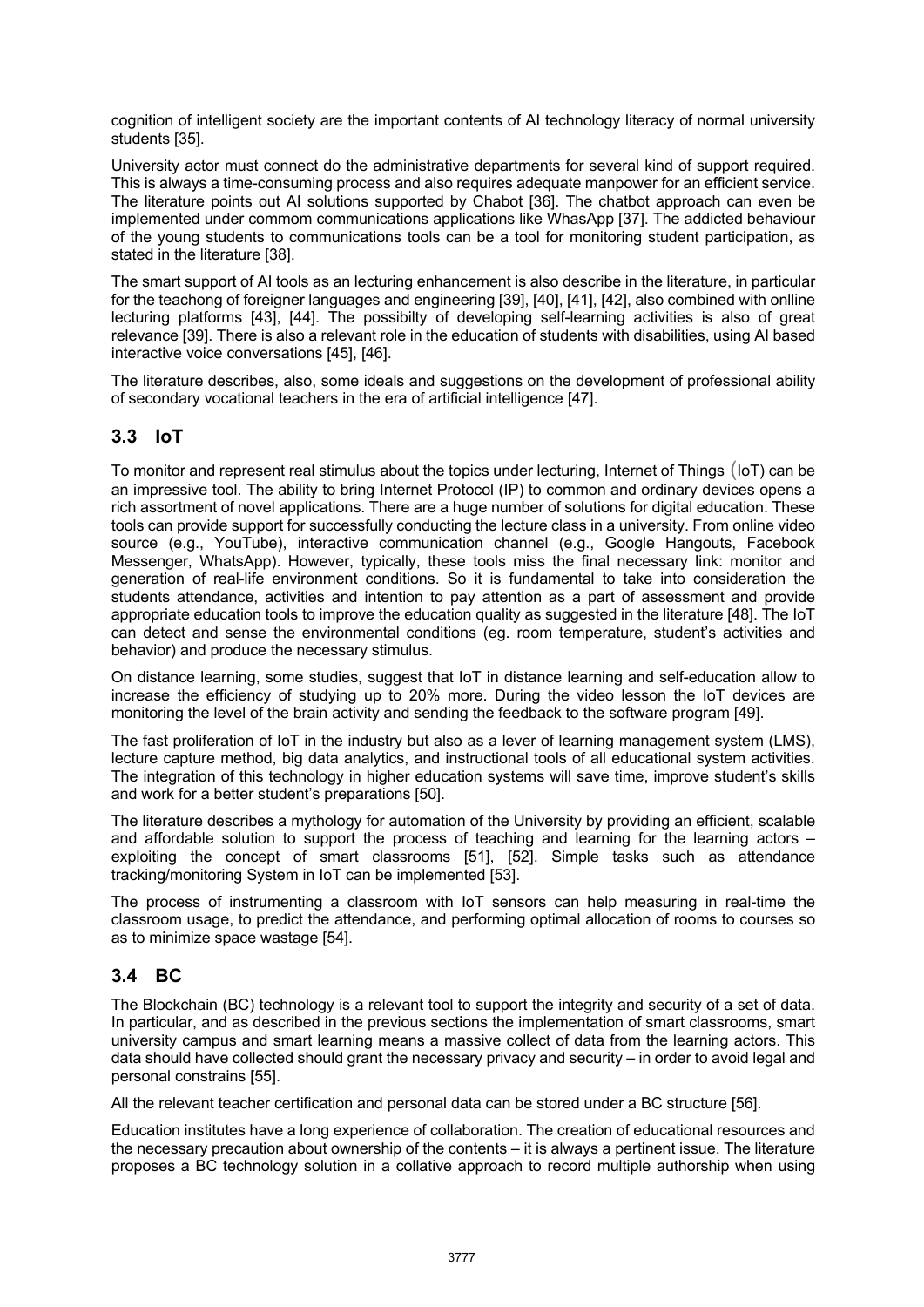other people's work. So, this way, the author can track their work and claim, if justified, some benefit from the others usage [57].

The concerns about the design of data certification system with the support of BC is also presented for the use case of Automotive teaching [58]. The literature also sustains the creation of a fully Decentralized Online Education Platform threw a BC solution [59].

Several challenges of adopting BC for IoT-enabled education systems are addressed so that the practitioners can acquire innovative technologies in the field of education more quickly in near future [60]. In order to control the remote access to specific laboratory facilities – the BC can also be a relevant solution [61].

### **3.5 AR/VR**

The new learning playground should be a rich content immersive experience for the lecturer and for the student, opening the way to Augmented Reality (AR) and Virtual Reality (VR). The possibility of adding new elements to our realty (AR) or even developing the best scenario for a particular learning experience (VR) are the key for this disruption in the learning act. A relevant study about is teacher acceptance of AR as a teaching resource is presented [62].

A research article analyzes the motivation of high school students and teachers to use a free online Augmented Reality (AR) application as a tool for learning/teaching basic concepts of direct-current (dc) circuits. The great potential of the rich content generated is a huge advantage [63]. The overall perception of the learning actors is also positive for the adoption of VR approaches [64].

AR as a technology is evolving along with increasing use of human technology. A use case of Astronomy application is presented [65] sustaining Smartphone is an important device that everyone can carry and use in their everyday life. The integration of the mobile device and AR technology has been increasingly adopted in various fields including Education.

Some topics - which aims at helping students understand how complex systems emerge and the causal mechanism underlying such adaptive systems are most of the time critical for the student's perception, an AR game is proposed to solve this issue [66].

In laboratory simulation environments AR is also a relevant technology: an AR based virtual educational robotics learning system which aims to support the learning activities of computational thinking and STEM education (science technology engineering and mathematics) is described in literature [67].

The improvement of the lecturer skills can, also, be improved by a VR training solution [68]. Improving teachers' communicative competence and their ability to manage conflict affecting the classroom climate is also refered [69].

A pilot study of four teacher avatars for an educational virtual field trip presents a guideline that will measure the educational efficacy of revised avatars in the lecturing process [70].

A tool that can measure the student's attention and fatigue can be implemented in order to optimize the learning experience [71]. Also, and in order to help teachers understand and manage students in such an environment, an interface was presented to support teacher awareness of students and their actions, attention, and temperament in a social VR environment [72].

### **4 METHODOLOGY**

Within qualitative research studies, focus group is a method that has been developed. The focus group was held in two private Higher Education Institutions (HEI) in Northern Portugal. General Objective: Identify the technologies that are being used to enhance the dissemination of knowledge in the learning process and the professor's receptiveness to learning experiences based on these technologies.

A literal transcription of a speech was performed, as evidence of a statement / interpretation made by the two researchers, authors of the paper [73], one in every HEI. There are several types of research analysis: a) in a real context; b) classroom interactions; c) analysis of teaching skills [74]. But the one that will be used will resort to the web $QDA^{\circ}$  software, which provides users with video data analysis, which is non-numeric and unstructured data.

The two researchers and authors of the study looked for meaning units that supported categories of analysis. This construction process implied an ideographic approach since the categories were defined *a posteriori*.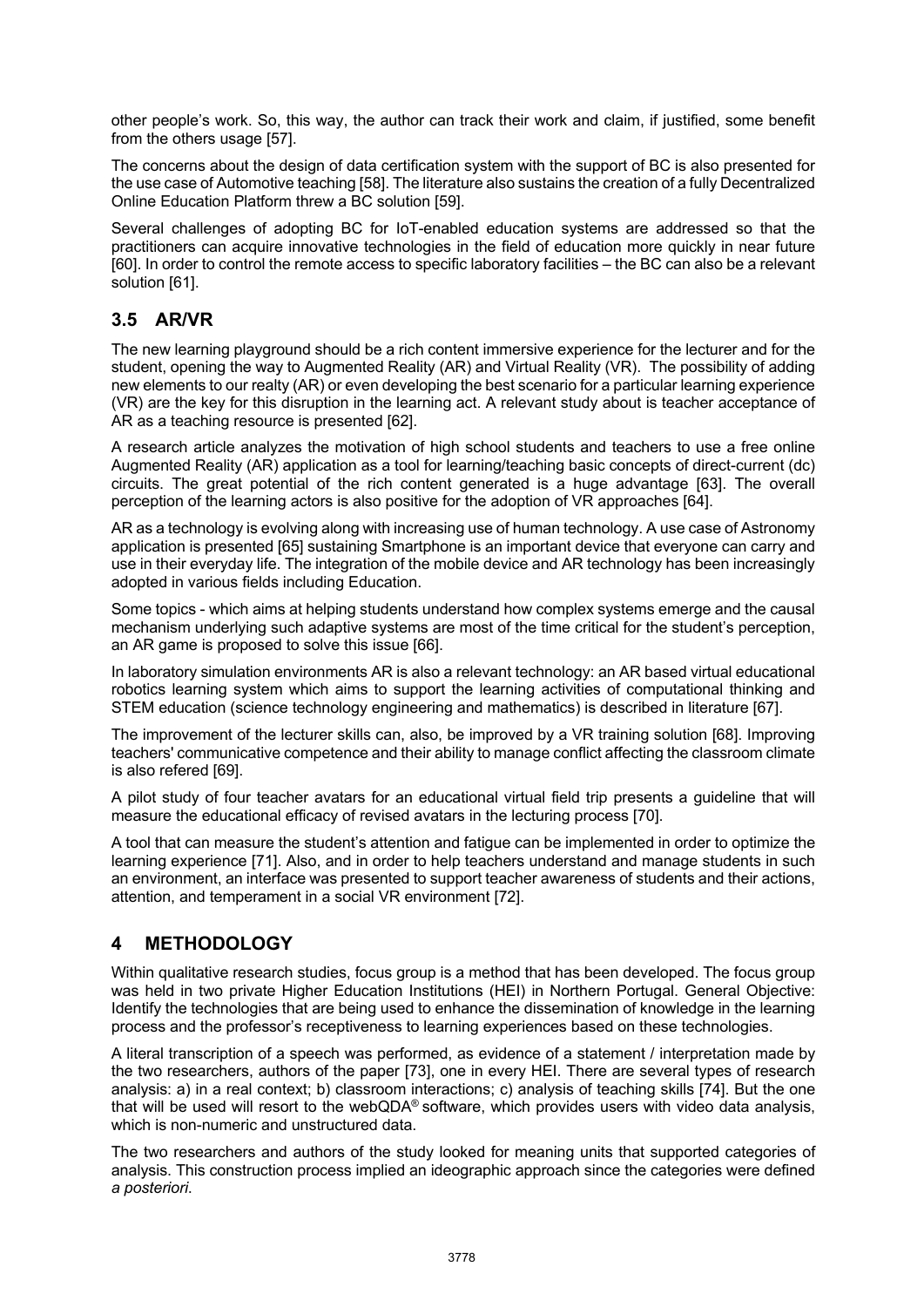To maintain the confidentiality of the studied contexts, the anonymity of all the professors, as well as the confidentiality of the HEIs, one proceeded to their identification by P1 and P2 and P3 in HEI one and P3, P4, P5, P6 and P8, in the HEI two.

The study was conducted in November 2020. The sample consists of 3 professors from HEI one and 5 professors HEI 2 (who voluntarily participated in education research), from private higher institutions in the North of Portugal. At University one - two engineering and one management professors; at university two - one professor in the area of Education, one in Sports, one in Technologies, one in Management and at last one in Education for Special Educational Needs.

The data collection procedure was performed by invitation for investigation, in writing, addressed to the Directors of Higher Education Institutions, and Professors were asked for permission, in writing, to record for later use in research, safeguarding the anonymity of students and all ethical issues involved. These lasted, on average, 30 minutes.

Considering the objectives of the study, one tried to provide a detailed and rigorous description, to guarantee the validity or credibility of the qualitative study [75]. It was also chosen to focus on data triangulation, the results of the analysis of the content the focus group of the professors between the two HEIs crossed - a modality that proves if the information collected is confirmed by others and turning to the transparency of the whole process that guarantees the reader the merit, credibility and reliability.

The interviews were transcribed. With the support of the qualitative analysis software, webQDA, the data resulting from the content analysis of the interviews of the two Universities and document analysis were triangulated and validated according to the Delphi method, for greater validity and reliability of the results. From the main results, the following three categories were identified: i) challenges: big-data hosting, cultural adoption, integration issues, nascent technology, control, security, and privacy; ii) advantages: user empowerment, high quality data, durability, reliability, longevity, process integrity, and iii) disadvantages: instability, energy consumption, cost of creation.

# **5 RESULTS**

In this study, one will present the categories and indicators of the data, represented in Table 1.

| <b>Categories</b> | <b>Indicators</b>    | <b>References Units</b><br>HEI1(n) | <b>References Units</b><br>HEI2(n) |
|-------------------|----------------------|------------------------------------|------------------------------------|
| Challenges        | Big-data hosting     | $\mathcal{P}$                      |                                    |
|                   | Cultural adoption    |                                    |                                    |
|                   | Integration issues   |                                    |                                    |
|                   | Nascent technology   |                                    |                                    |
|                   | Control              |                                    |                                    |
|                   | Security and privacy |                                    |                                    |
| Advantages        | User empowerment     |                                    |                                    |
|                   | High quality data    |                                    |                                    |
|                   | Durability           |                                    |                                    |
|                   | Reability            |                                    |                                    |
|                   | Longevity            |                                    |                                    |
|                   | Process integrity    |                                    |                                    |
| Disadvantages     | Instability          |                                    |                                    |
|                   | Energy consumption   |                                    | 3                                  |
|                   | Cost of creation     |                                    |                                    |

*Table 1. Categories and Indicators and References Units in the two HEIs* 

*Source: The authors*

In the case of HEI1 professors the most mentioned big data hosting  $(n = 2)$  was control, for example "implementation of new technologies, have some doubts highlighted is the concrete usefulness of the technologies, that is, for the investment made in terms of resources, and then the practical usefulness of the technologies used".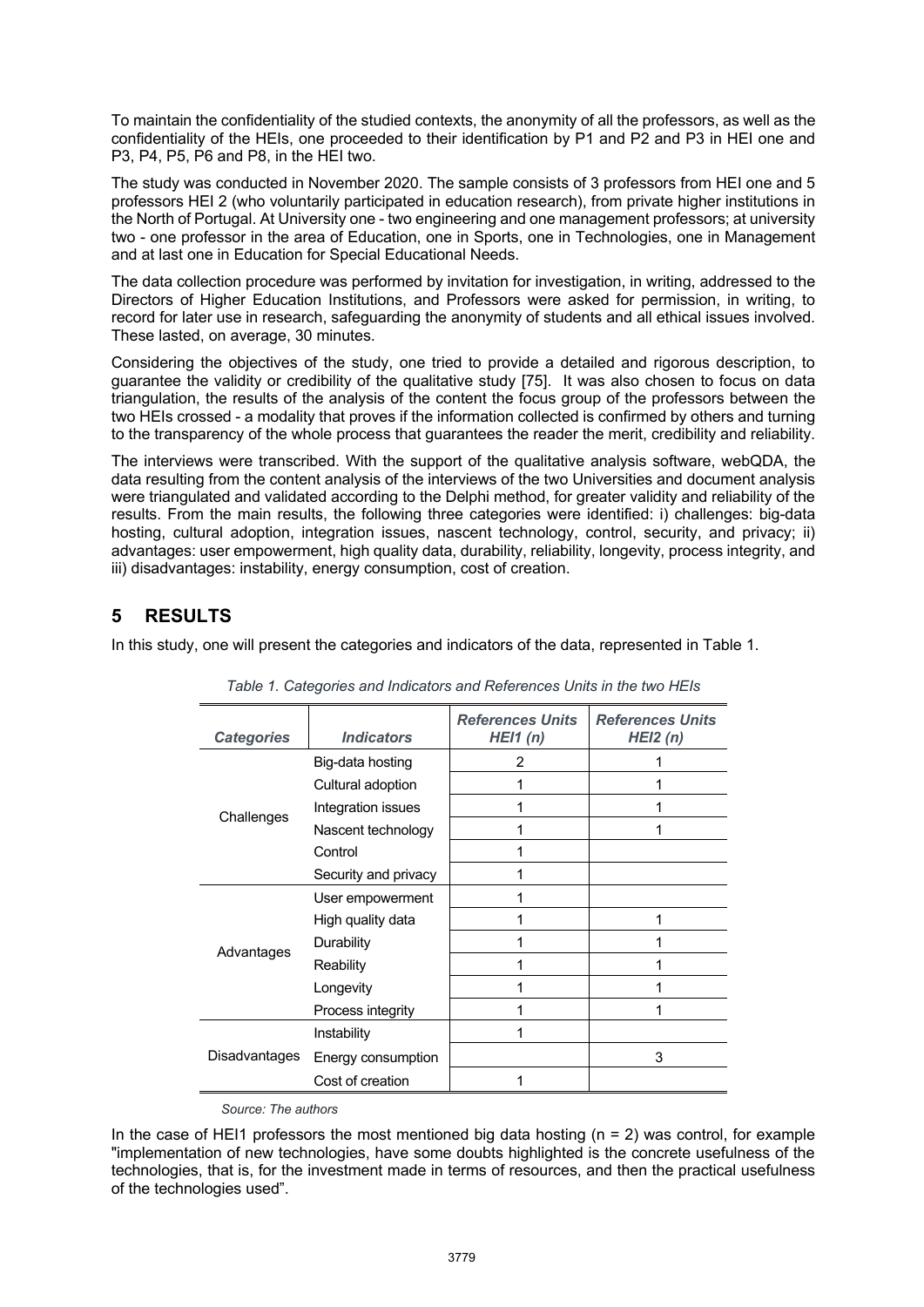In the case of HEI2, professors do not highlight is the concrete usefulness of the technologies, that is, for the investment made in terms of resources, and then the practical usefulness of the technologies used. In the case of HEI2, teachers do not agree with the introduction of new technologies in the classroom due to the difficulty teachers may have in adapting, as mentioned in Nascent technology (n = 1), example "the pedagogical advantage of the use of technologies, and some subjects are likely to be taught with the help of these technologies, other subjects are not as reversible to these technologies and should be taught in a more classical way."

In the case of HEI1, professors the most mentioned big data hosting (n =2) was control, for example "implementation of new technologies, have some doubts related to the material and human resources that are necessary to implement these technologies". They don't mention energy costs, but professors say "One of the aspects that is highlighted is the concrete usefulness of the technologies, that is, for the investment made in terms of resources, and then the practical usefulness of the technologies used ".

In the case of HEI2, professors do not agree with the introduction of new technologies in the classroom due to the difficulty professors may have in adapting, as mentioned in Nascent technology ( $n = 1$ ), example "the pedagogical advantage of the use of technologies, and some subjects are likely to be taught with the help of these technologies, other subjects are not as reversible to these technologies and should be taught in a more classical way." They mention Energy Consumption (n = 3) as a cost and in and for it's possible environmental impact.

# **6 CONCLUSIONS**

Due the logistics involved in implementing new technologies, they have some doubts that have to do with the material and human resources needed to implement these technologies. Issues such as hosting and accessing big data, purchasing software and hardware, maintenance, teams of people dedicated to the development and implementation of these technologies. One of the aspects that is highlighted is the concrete usefulness of the technologies, that is, for the investment that is made in terms of resources, and then the practical usefulness of the technologies used. They point out that in terms of innovation applied to teaching, all technologies are very interesting, and if possible, they should be implemented, developed, and used.

The interviewees speak of the pedagogical benefit of the use of technologies, and some subjects are likely to be taught with the help of these technologies, other subjects are not so reversible to these technologies and should be taught in more classical ways. Other technologies can be used in very restricted terms, in small demonstration applications, as in the case of virtual reality. In the case of blockchain, the issue of resources to allocate to an information chain arises, and issues related to access passwords and access authorizations, permanent updating of data also raise issues. Technologies (NFC, Bluetooth, Wi-Fi) may have a use, but it is mainly in administrative terms, not pedagogical ones. Briefly, everyone agrees on the benefits to be derived from the use of these technologies, but doubts arise when it comes to evaluating the investment and return provided using these technologies. Most likely the curricula content would have to be reconstructed again to adapt to these technologies. Some teachers would find it easy to adapt, and adapt to the use of these technologies, but many teachers would have to make a huge effort to adapt. Others would not be able to use them. The same would happen with the students, who would have to be very involved in the daily life of the classes.

# **REFERENCES**

- [1] J. C. Morais, J. C. Monteiro J. D. Santos, L. A. Soveral, N. Neves, S. O. Sá, "Distance learning: teaching seen by higher education professors under Covid-19," EDULEARN21 Proceedings 13th International Conference on Education and New Learning Technologies, July 5-6. Pages: 2870- 2873, 2021.doi.org/10.21125/edulearn 2021.
- [2] J. C. Morais, J. C. Monteiro, J. D., Santos, L. Soveral, N. Neves, S. O. Sá, "Distance learning: learning seen by higher education students under Covid-19," In: Gómez Chova, L., López Martínez, A., Candel Torres, I. (Eds.) EDULEARN21 Proceedings 13th International Conference on Education and New Learning Technologies, July 5-6, IATED Academy, pp. 2881-2885, 2021. doi.org/10.21125/edulearn.2021.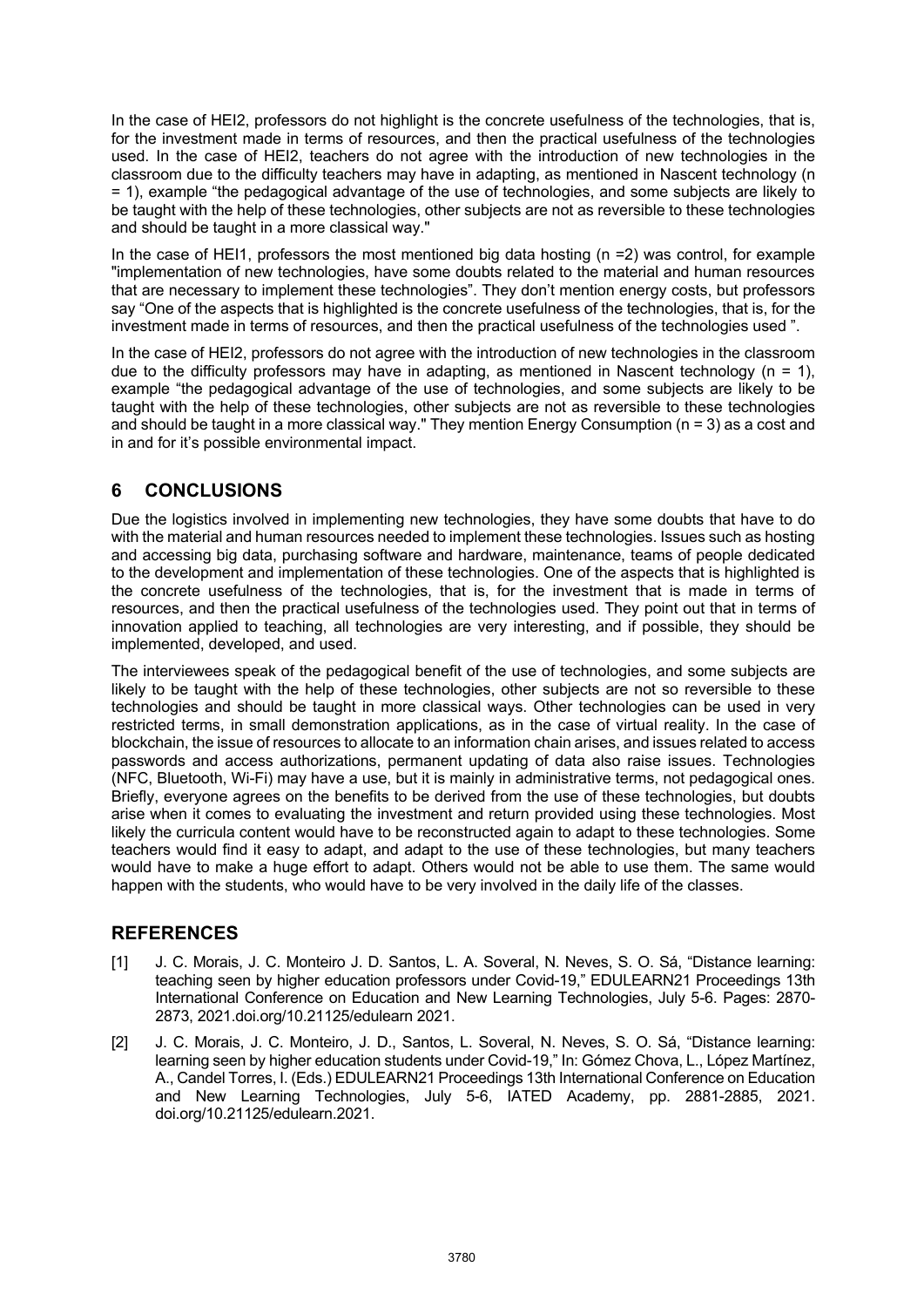- [3] S. O. Sá, J. C. Morais, F. Almeida, "As metodologias ativas como estratégias para o desenvolvimento de competências de Inteligência Emocional nos estudantes do Ensino Superior," In S. O. Sá, F. Freitas, P. A. Castro, M. G. Sammamed, & A. P. Costa (Eds.), *Investigação Qualitativa em Educação: Avanços e Desafios*. New Trends in Qualitative Reasearch – Qualitative research in Education: Advances and Challenges. (vol. 2, pp. 55-68). Oliveira de Azeméis: Ludomedia 2020. https://doi.org/10.36367/ntqr.2.2020.55-68.
- [4] Z. Lingxi, Y. Hao, "University of Excellence,"*2010 International Conference on Education and Management Technology*, 2010.
- [5] C. M.Zea, A., Rodriguez, & N. A. Bueno, "An innovation model in curriculum design for teaching engineering at universidad EAFIT," *2014 IEEE Frontiers in Education Conference (FIE) Proceedings*, 2014.
- [6] J. Macedo, M. Pinho-Lopes, C. G., Oliveira, & P. C. Oliveira, "Two Complementary Active Learning Strategies in Soil Mechanics Courses: Students' Perspectives," *2020 IEEE Global Engineering Education Conference (EDUCON)*, 2020.
- [7] G., Yusufu, & N. Nathan, "A Novel Model Of Smart Education For The Development Of Smart University System," *2020 International Conference in Mathematics, Computer Engineering and Computer Science (ICMCECS)*, 2020.
- [8] M. Wende, S. Bulut, T. Giese, & R. Anderl, "Online Lectures Strategies for Applying Advanced Digital Media for Future Higher Education," *2020 IEEE International Conference on Teaching, Assessment, and Learning for Engineering (TALE)*, 2020.
- [9] A. S., Won, J. O. Bailey, S. Yi, "Work-in-Progress—Learning about Virtual Worlds in Virtual Worlds: How Remote Learning in a Pandemic Can Inform Future Teaching," *2020 6th International Conference of the Immersive Learning Research Network (iLRN)*, 2020.
- [10] T. Zarraonandia, P. Diaz, & I. Aedo, "Foreseeing the Transformative Role of IT in Lectures," *2011 IEEE 11th International Conference on Advanced Learning Technologies*, 2011.
- [11] J. A. Pow-Sang, "Replacing a traditional lecture class with a jigsaw class to teach analysis class diagrams," *2015 International Conference on Interactive Collaborative Learning (ICL)*, 2015.
- [12] J. Liebehenschel, "Digitization of a Lecture An Experience Report. *2020 IEEE Global Engineering Education Conference (EDUCON)*, 2020.
- [13] N. Chen, & Y. Yamashita, "The Possibility for the Active Use of Smart Devices in University Education," *2017 6th IIAI International Congress on Advanced Applied Informatics (IIAI-AAI)*, 2017.
- [14] T. V. Pham, A. T. Nguyen, T. D. Ngo, D. H. Le, K. C. Le, T. H. Nguyen, & H. Q. Le, "Proposed Smart University Model as a Sustainable Living Lab for University Digital Transformation," *2020 5th International Conference on Green Technology and Sustainable Development (GTSD)*, 2020.
- [15] S. Jain, R. Garg, V. Bhosle, & L. Sah, "Smart university-student information management system," *2017 International Conference On Smart Technologies For Smart Nation (SmartTechCon)*, 2017.
- [16] I. Negreiros, A. C. Francisco, F. H Fengler, G. Faria, L. G. Pinto, M., Tolotto, R. S Netto, "Smart Campus® as a living lab on sustainability indicators monitoring," *2020 IEEE International Smart Cities Conference (ISC2)*, 2020.
- [17] M. G. Aguilar, V. M. Rosillo, C. O. Perez, M. R. Arellano, J. R. Ramirez, & J. A. Trejo, "Analysis of Wastewater Production to Implement Circular Economy Solutions in a Smart Cities University Campus Living Lab," *2019 IEEE International Smart Cities Conference (ISC2)*, 2019.
- [18] V. Ayala-Rivera, & L. Pasquale, "The Grace Period Has Ended: An Approach to Operationalize GDPR Requirements," *2018 IEEE 26th International Requirements Engineering Conference (RE)*, 2018.
- [19] J.Ahmed, S. Yildirim, M. Nowostaki, R. Ramachandra, O. Elezaj, & M. Abomohara, "GDPR Compliant Consent Driven Data Protection in Online Social Networks: A Blockchain-Based Approach," *2020 3rd International Conference on Information and Computer Technologies (ICICT)*, 2020.
- [20] B. Li, R. Liang, W. Zhou, H. Yin, H. Gao, & K. Cai, "LBS Meets Blockchain:an Efficient Method with Security Preserving Trust in SAGIN," *IEEE Internet of Things Journal*, 2021.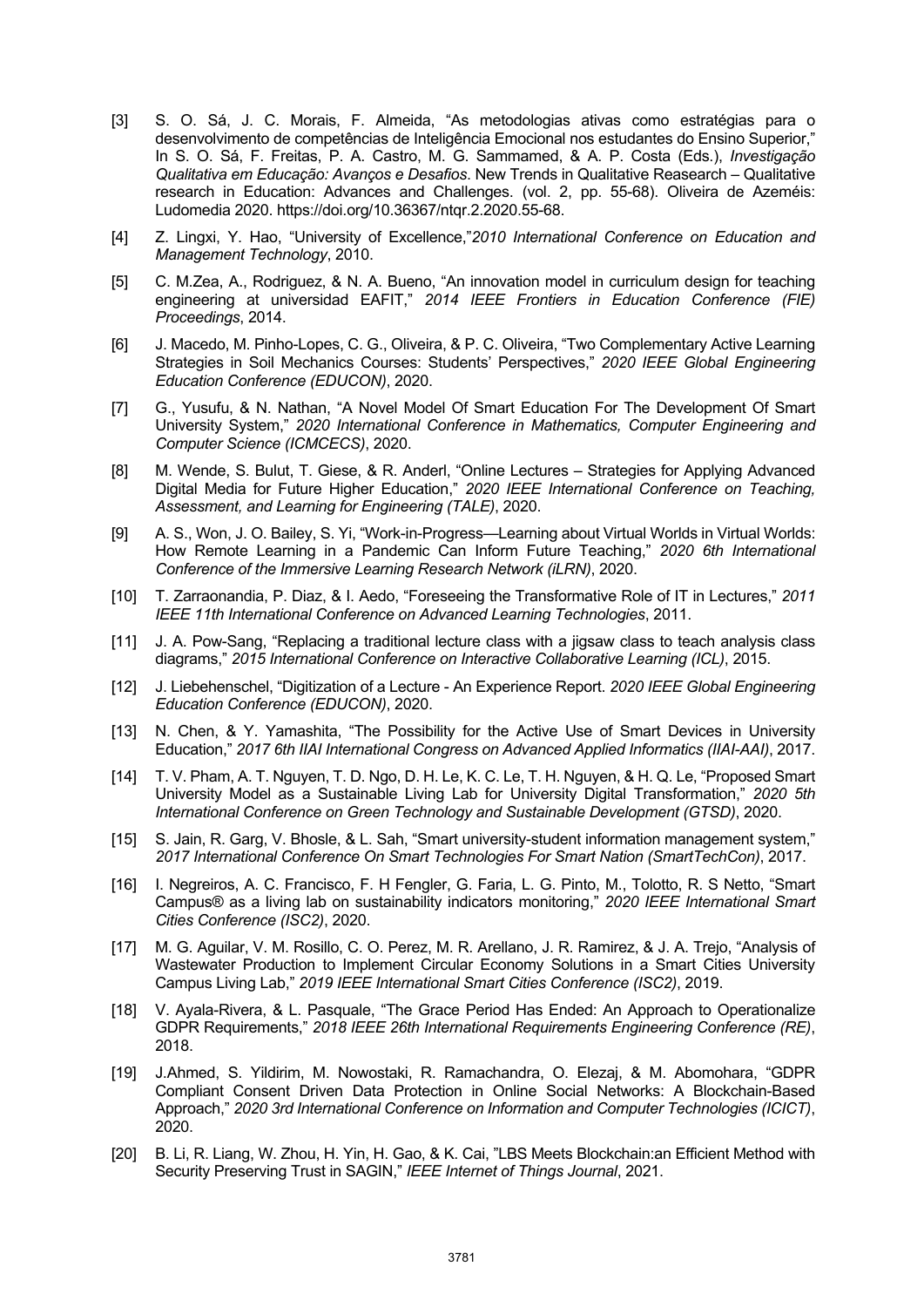- [21] J. Tang, H. Zhu, R. Lu, X. Lin, H. Li, & F. Wang, "DLP: Achieve Customizable Location Privacy with Deceptive Dummy Techniques in LBS Applications," *IEEE Internet of Things Journal*, 2021.
- [22] Y. A. Isaawy, , A. Alkhodre, F. A. Eassa, &, A. A. Sen, "Triple Cache Approach for Preserving Privacy and Enhancing Performance of LBS," *2019 6th International Conference on Computing for Sustainable Global Development (INDIACom)*, 2019.
- [23] C. Ma, Z. Yan, & C. W. Chen, "SSPA-LBS: Scalable and Social-Friendly Privacy-Aware Location-Based Services," *IEEE Transactions on Multimedia*, 2019.
- [24] H. Zhang, L. Xu, H. Huang, & S. Gao, "Mining spatial association rules from LBS anonymity dataset for improving utilization," *2013 21st International Conference on Geoinformatics*. 2013.
- [25] P. Zhao,J. Li, F. Zeng, F. Xiao, C. Wang, & H. Jiang, "ILLIA: Enabling k -Anonymity-Based Privacy Preserving Against Location Injection Attacks in Continuous LBS Queries," *IEEE Internet of Things Journal*, 2018.
- [26] J. Jia, F. Zhang, & R. Wu, "An encryption-based k-anonymity approach for location privacy protection in LBS," *Proceedings 2013 International Conference on Mechatronic Sciences, Electric Engineering and Computer (MEC)*, 2013.
- [27] F.-Y. Tai, J.-K. Song, Y.-C Tsai, & H.-P. Tsai, "Cloaking sensitive patterns Td preserve location privacy for LBS applications," *2016 IEEE International Conference on Consumer Electronics-Taiwan (ICCE-TW)*, 2016.
- [28] F. V. Diggelen, "A-GPS: Assisted GPS, GNSS, and SBAS," *Artech*, 2009.
- [29] Z., Özdemir, & B. Tuğrul, "Geofencing on the Real-Time GPS Tracking System and Improving GPS Accuracy with Moving Average, Kalman Filter and Logistic Regression Analysis," *2019 3rd International Symposium on Multidisciplinary Studies and Innovative Technologies (ISMSIT)*, 2019.
- [30] W. Gao, L. Pei, C. Xu, & P. Liu, "Crowdsensing-based organic fingerprint for Wi-Fi localization," *2016 Fourth International Conference on Ubiquitous Positioning, Indoor Navigation and Location Based Services (UPINLBS)*, 2016.
- [31] Y.-H. Wen, H.-S. Chang, H.-W. Kao, & G.-H. Ju, "Location-aware services based on Wi-Fi network," *The 16th Asia-Pacific Network Operations and Management Symposium*, 2014.
- [32] L. Pei, J. Liu, R., Guinness, Y., Chen, T. Kröger, R. Chen, & L. Chen, "The evaluation of WiFi positioning in a Bluetooth and WiFi coexistence environment," *2012 Ubiquitous Positioning, Indoor Navigation, and Location Based Service (UPINLBS)*, 2012.
- [33] M. Ji, J. Kim, J. Jeon, & Y. Cho, "Analysis of positioning accuracy corresponding to the number of BLE beacons in indoor positioning system. *2015 17th International Conference on Advanced Communication Technology (ICACT)*, 2015.
- [34] S. Laato, H. Vilppu, J. Heimonen, A. Hakkala, J. Björne, A. Farooq, A. Airola, "Propagating AI Knowledge Across University Disciplines- The Design of A Multidisciplinary AI Study Module," *2020 IEEE Frontiers in Education Conference (FIE)*, 2020.
- [35] S. Liu, & X. Xie, "AI Quality Cultivation and Application Ability Training for Normal University Students," *2021 7th Annual International Conference on Network and Information Systems for Computers (ICNISC)*, 2021.
- [36] N. P. Patel, D. R. Parikh, D. A. Patel, & R. R. Patel, "AI and Web-Based Human-Like Interactive University Chatbot (UNIBOT)," *2019 3rd International conference on Electronics, Communication and Aerospace Technology (ICECA)*, 2019.
- [37] A. Ramaditiya, S. Rahmatia, A. Munawar, & O. N. Samijayani, Implementation Chatbot Whatsapp using Python Programming for Broadcast and Reply Message Automatically. *2021*. (s.d.).
- [38] D. Bailey, & N. Almusharraf, "Investigating the Effect of Chatbot-to-User Questions and Directives on Student Participation," *2021 1st International Conference on Artificial Intelligence and Data Analytics (CAIDA)*, 2021.
- [39] J. Zhou, "Design of AI-based self-learning platform for college English listening," *2020 2nd International Conference on Machine Learning, Big Data and Business Intelligence (MLBDBI)*, 2020.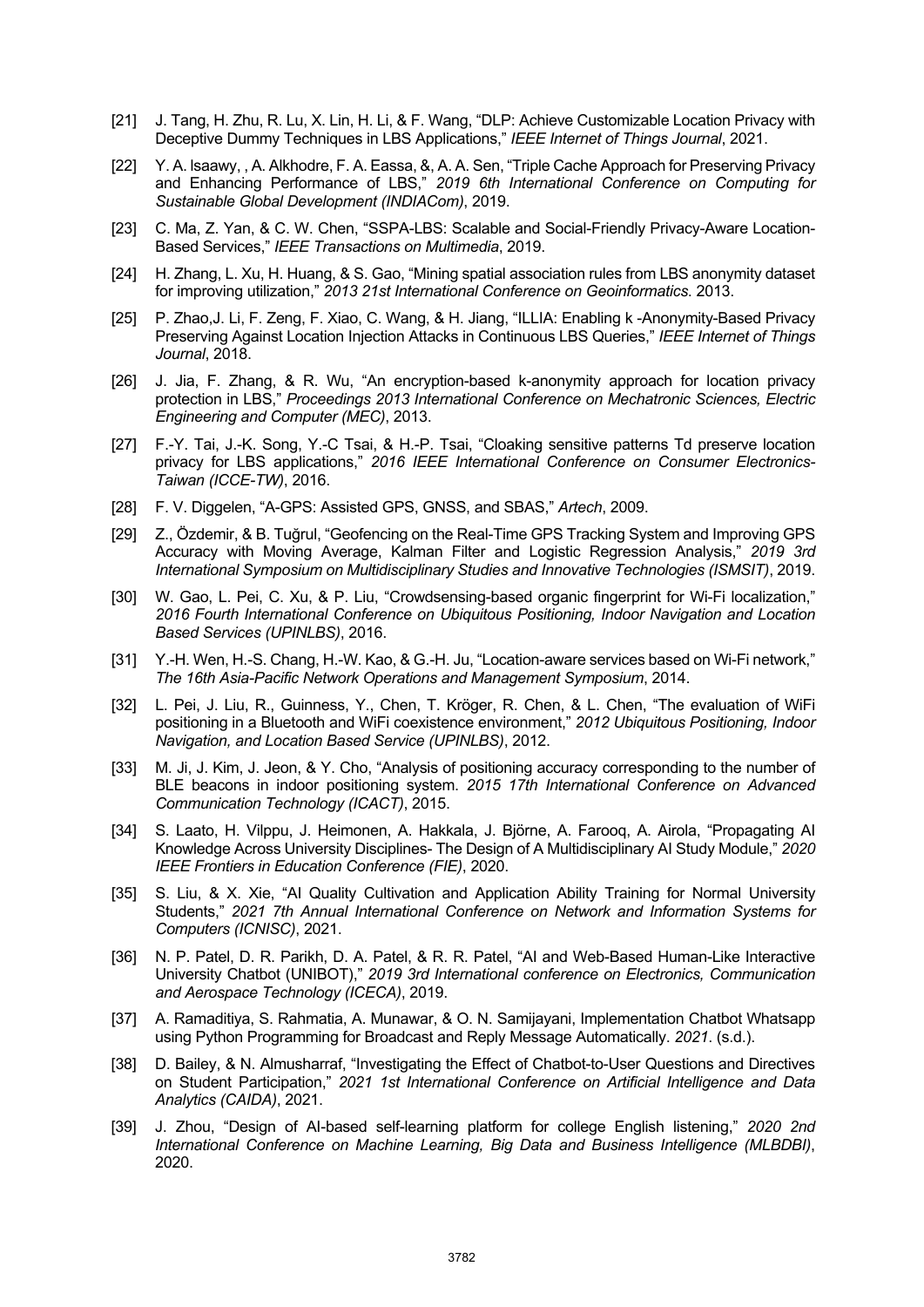- [40] A. Begel, "Best Practices for Engineering AI-Infused Applications: Lessons Learned from Microsoft Teams," *2019 IEEE/ACM Joint 7th International Workshop on Conducting Empirical Studies in Industry (CESI) and 6th International Workshop on Software Engineering Research and Industrial Practice (SER&IP)*, 2019.
- [41] H. K. Simonsen, "AI Writers in Language Learning," *2021 International Conference on Advanced Learning Technologies (ICALT)*, 2021.
- [42] D. Wen, & F. Lin, "Ways and Means of Employing AI Technology in E-Learning Systems," *2008 Eighth IEEE International Conference on Advanced Learning Technologies*, 2008.
- [43] M. Chen, M. Siu-Yung, C. S. Chai, C. Zheng, & M.-Y. Park "A Pilot Study of Students' Behavioral Intention to Use AI for Language Learning in Higher Education," *2021 International Symposium on Educational Technology (ISET)*, 2021.
- [44] R. L. Sie, J. Delahunty, K. Bell, A. Percy, B. Rienties, T. Cao, & M. D. Laat, Artificial Intelligence to Enhance Learning Design in UOW Online, a Unified Approach to Fully Online Learning," *2018 IEEE International Conference on Teaching, Assessment, and Learning for Engineering (TALE)*, 2018.
- [45] A. Rajagopal, & N. Vedamanickam, "New Approach to Human AI Interaction to Address Digital Divide& AI divide: Creating an Interactive AIplatform to Connect Teachers & Students," *2019 IEEE International Conference on Electrical, Computer and Communication Technologies (ICECCT)*, 2019.
- [46] V. Andrunyk, & O. Yaloveha, "Information System for Monitoring the Emotional State of a Student With Special Needs Using AI," *2020 IEEE 15th International Conference on Computer Sciences and Information Technologies (CSIT)*, 2020.
- [47] L. Liu, Y. Zhang, P. Zhang, & W. Sun, "Reflections and Countermeasures on the Development of Secondary Vocational Teachers' Teaching Ability Based on AI and Students' Characteristics," *2020 International Conference on Artificial Intelligence and Education (ICAIE)*, 2020.
- [48] Y.Tew, T. Y. Tang, & Y. K. Lee, "A study on enhanced educational platform with adaptive sensing devices using IoT features," *2017 Asia-Pacific Signal and Information Processing Association Annual Summit and Conference (APSIPA ASC)*, 2017.
- [49] R. Yakoubovsky, & V. Sarian, "IoT in Effective Distance Learning Process," *2021 1st International Conference on Technology Enhanced Learning in Higher Education (TELE)*, 2021.
- [50] G. A. Abdelhady, & M. A. Mouez, "Survey on IoT based education system, case study: MSA university," *3rd Smart Cities Symposium (SCS 2020)*, 2020.
- [51] M. A. Rahman, Q. A. Farooqui, & K. Sridevi, "IoT based Comprehensive Approach Towards Shaping Smart Classrooms," *2021 Fifth International Conference on I-SMAC (IoT in Social, Mobile, Analytics and Cloud) (I-SMAC)*, 2021.
- [52] A. K., Kanál, & K. Tamás, Assessment of Indoor Air Quality of Educational Facilities using an IoT Solution for a Healthy Learning Environment. *2020 IEEE International Instrumentation and Measurement Technology Conference (I2MTC)*, 2020.
- [53] J. Dixon, & A.-s. Abuzneid, "An NFC Based Student Attendance Tracking/Monitoring System Using an IoT Approach," *2020 International Conference on Computational Science and Computational Intelligence (CSCI)*, 2020.
- [54] T. Sutjarittham, H. H., Gharakheili, S. S., Kanhere, & V. Sivaraman, Experiences With IoT and AI in a Smart Campus for Optimizing Classroom Usage. *EEE Internet of Things Journal*, 2019.
- [55] H. Desai, M. Kantarcioglu, & L. Kagal, "A Hybrid Blockchain Architecture for Privacy-Enabled and Accountable Auctions," *2019 IEEE International Conference on Blockchain (Blockchain)*, 2019.
- [56] A. L. Franzoni, C. Cárdenas, & A. Almazan, "Using Blockchain to Store Teachers' Certification in Basic Education in Mexico," *2019 IEEE 19th International Conference on Advanced Learning Technologies (ICALT)*, 2019.
- [57] H. C. Chou, "A Blockchain-based Collaboration Framework for Educational Material Sharing," *2020 IEEE 8th R10 Humanitarian Technology Conference (R10-HTC)*, 2020.